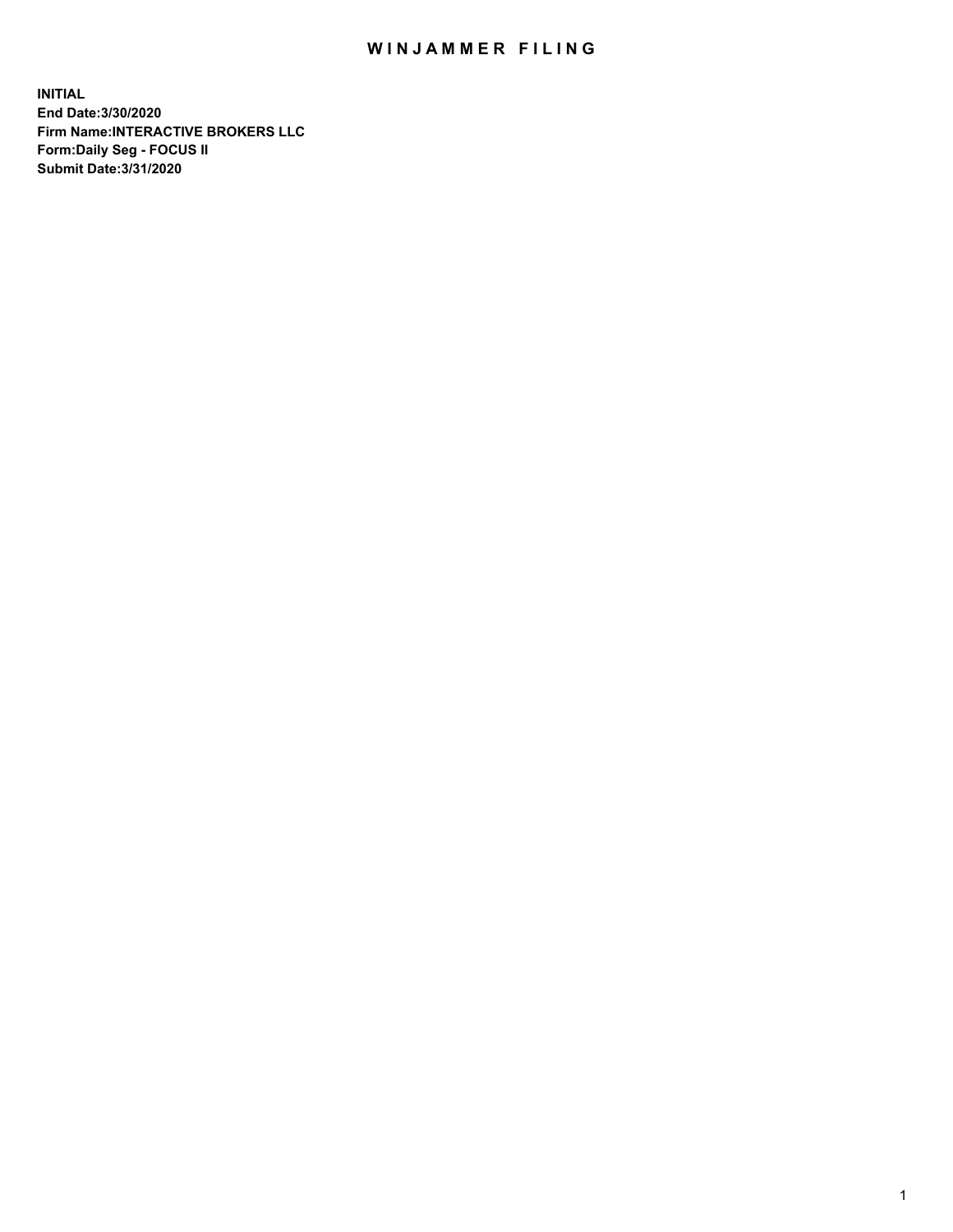**INITIAL End Date:3/30/2020 Firm Name:INTERACTIVE BROKERS LLC Form:Daily Seg - FOCUS II Submit Date:3/31/2020 Daily Segregation - Cover Page**

| Name of Company                                                                                                                                                                                                                                                                                                                | <b>INTERACTIVE BROKERS LLC</b>                                                   |
|--------------------------------------------------------------------------------------------------------------------------------------------------------------------------------------------------------------------------------------------------------------------------------------------------------------------------------|----------------------------------------------------------------------------------|
| <b>Contact Name</b>                                                                                                                                                                                                                                                                                                            | James Menicucci                                                                  |
| <b>Contact Phone Number</b>                                                                                                                                                                                                                                                                                                    | 203-618-8085                                                                     |
| <b>Contact Email Address</b>                                                                                                                                                                                                                                                                                                   | jmenicucci@interactivebrokers.c<br>om                                            |
| FCM's Customer Segregated Funds Residual Interest Target (choose one):<br>a. Minimum dollar amount: ; or<br>b. Minimum percentage of customer segregated funds required:% ; or<br>c. Dollar amount range between: and; or<br>d. Percentage range of customer segregated funds required between:% and%.                         | <u>0</u><br>$\overline{\mathbf{0}}$<br>155,000,000 245,000,000<br>0 <sub>0</sub> |
| FCM's Customer Secured Amount Funds Residual Interest Target (choose one):<br>a. Minimum dollar amount: ; or<br>b. Minimum percentage of customer secured funds required:% ; or<br>c. Dollar amount range between: and; or<br>d. Percentage range of customer secured funds required between:% and%.                           | <u>0</u><br>$\overline{\mathbf{0}}$<br>80,000,000 120,000,000<br>0 <sub>0</sub>  |
| FCM's Cleared Swaps Customer Collateral Residual Interest Target (choose one):<br>a. Minimum dollar amount: ; or<br>b. Minimum percentage of cleared swaps customer collateral required:% ; or<br>c. Dollar amount range between: and; or<br>d. Percentage range of cleared swaps customer collateral required between:% and%. | <u>0</u><br>$\underline{\mathbf{0}}$<br>0 <sub>0</sub><br>0 <sub>0</sub>         |

Attach supporting documents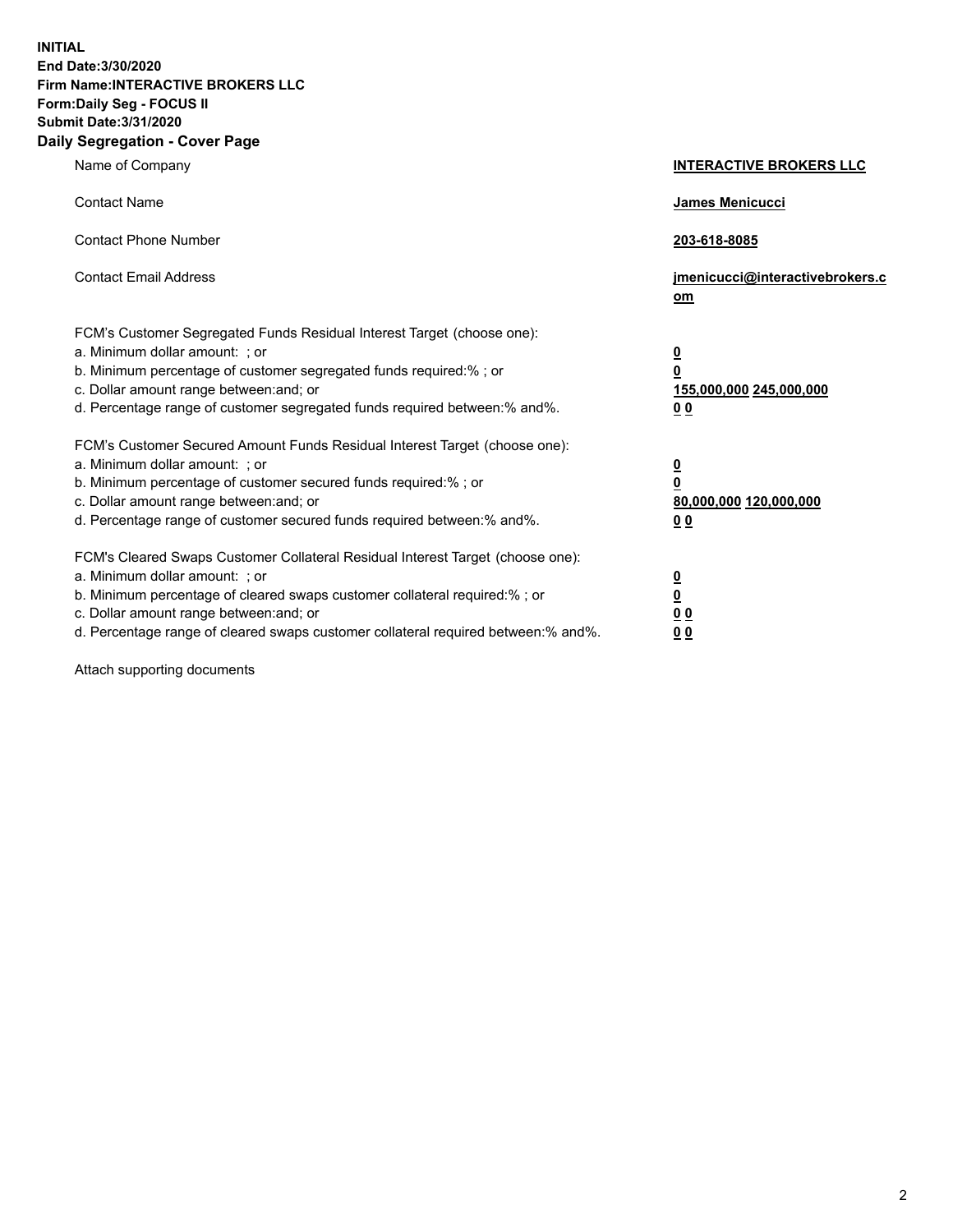**INITIAL End Date:3/30/2020 Firm Name:INTERACTIVE BROKERS LLC Form:Daily Seg - FOCUS II Submit Date:3/31/2020 Daily Segregation - Secured Amounts**

|                | <u>ssentanten soodisatunsen m</u>                                                                          |                                   |
|----------------|------------------------------------------------------------------------------------------------------------|-----------------------------------|
|                | Foreign Futures and Foreign Options Secured Amounts                                                        |                                   |
|                | Amount required to be set aside pursuant to law, rule or regulation of a foreign                           | $0$ [7305]                        |
|                | government or a rule of a self-regulatory organization authorized thereunder                               |                                   |
| $\mathbf{1}$ . | Net ledger balance - Foreign Futures and Foreign Option Trading - All Customers                            |                                   |
|                | A. Cash                                                                                                    | 544,959,029 [7315]                |
|                | B. Securities (at market)                                                                                  | $0$ [7317]                        |
| 2.             | Net unrealized profit (loss) in open futures contracts traded on a foreign board of trade                  | 3,615,204 [7325]                  |
| 3.             | Exchange traded options                                                                                    |                                   |
|                | a. Market value of open option contracts purchased on a foreign board of trade                             | <b>73,735</b> [7335]              |
|                | b. Market value of open contracts granted (sold) on a foreign board of trade                               | -333,022 [7337]                   |
| 4.             | Net equity (deficit) (add lines 1. 2. and 3.)                                                              | 548, 314, 946 [7345]              |
| 5.             | Account liquidating to a deficit and account with a debit balances - gross amount                          | 4,959 [7351]                      |
|                | Less: amount offset by customer owned securities                                                           | 0 [7352] 4,959 [7354]             |
| 6.             | Amount required to be set aside as the secured amount - Net Liquidating Equity                             | 548,319,905 [7355]                |
|                | Method (add lines 4 and 5)                                                                                 |                                   |
| 7.             | Greater of amount required to be set aside pursuant to foreign jurisdiction (above) or line<br>6.          | 548,319,905 [7360]                |
|                | FUNDS DEPOSITED IN SEPARATE REGULATION 30.7 ACCOUNTS                                                       |                                   |
| $\mathbf{1}$ . | Cash in banks                                                                                              |                                   |
|                | A. Banks located in the United States                                                                      | 126,088,855 [7500]                |
|                | B. Other banks qualified under Regulation 30.7                                                             | 0 [7520] 126,088,855 [7530]       |
| 2.             | Securities                                                                                                 |                                   |
|                | A. In safekeeping with banks located in the United States                                                  | 448,670,600 [7540]                |
|                | B. In safekeeping with other banks qualified under Regulation 30.7                                         | 0 [7560] 448,670,600 [7570]       |
| 3.             | Equities with registered futures commission merchants                                                      |                                   |
|                | A. Cash                                                                                                    | $0$ [7580]                        |
|                | <b>B.</b> Securities                                                                                       | $0$ [7590]                        |
|                | C. Unrealized gain (loss) on open futures contracts                                                        | $0$ [7600]                        |
|                | D. Value of long option contracts                                                                          | $0$ [7610]                        |
|                | E. Value of short option contracts                                                                         | 0 [7615] 0 [7620]                 |
| 4.             | Amounts held by clearing organizations of foreign boards of trade                                          |                                   |
|                | A. Cash                                                                                                    | $0$ [7640]                        |
|                | <b>B.</b> Securities                                                                                       | $0$ [7650]                        |
|                | C. Amount due to (from) clearing organization - daily variation                                            | $0$ [7660]                        |
|                | D. Value of long option contracts                                                                          | $0$ [7670]                        |
|                | E. Value of short option contracts                                                                         | 0 [7675] 0 [7680]                 |
| 5.             | Amounts held by members of foreign boards of trade                                                         |                                   |
|                | A. Cash                                                                                                    | 96,335,821 [7700]                 |
|                | <b>B.</b> Securities                                                                                       | $0$ [7710]                        |
|                | C. Unrealized gain (loss) on open futures contracts                                                        | 1,318,502 [7720]                  |
|                | D. Value of long option contracts                                                                          | 73,735 [7730]                     |
|                | E. Value of short option contracts                                                                         | -333,022 [7735] 97,395,036 [7740] |
| 6.             | Amounts with other depositories designated by a foreign board of trade                                     | $0$ [7760]                        |
| 7.             | Segregated funds on hand                                                                                   | $0$ [7765]                        |
| 8.             | Total funds in separate section 30.7 accounts                                                              | 672,154,491 [7770]                |
| 9.             | Excess (deficiency) Set Aside for Secured Amount (subtract line 7 Secured Statement<br>Page 1 from Line 8) | 123,834,586 [7380]                |
| 10.            | Management Target Amount for Excess funds in separate section 30.7 accounts                                | 80,000,000 [7780]                 |
| 11.            | Excess (deficiency) funds in separate 30.7 accounts over (under) Management Target                         | 43,834,586 [7785]                 |
|                |                                                                                                            |                                   |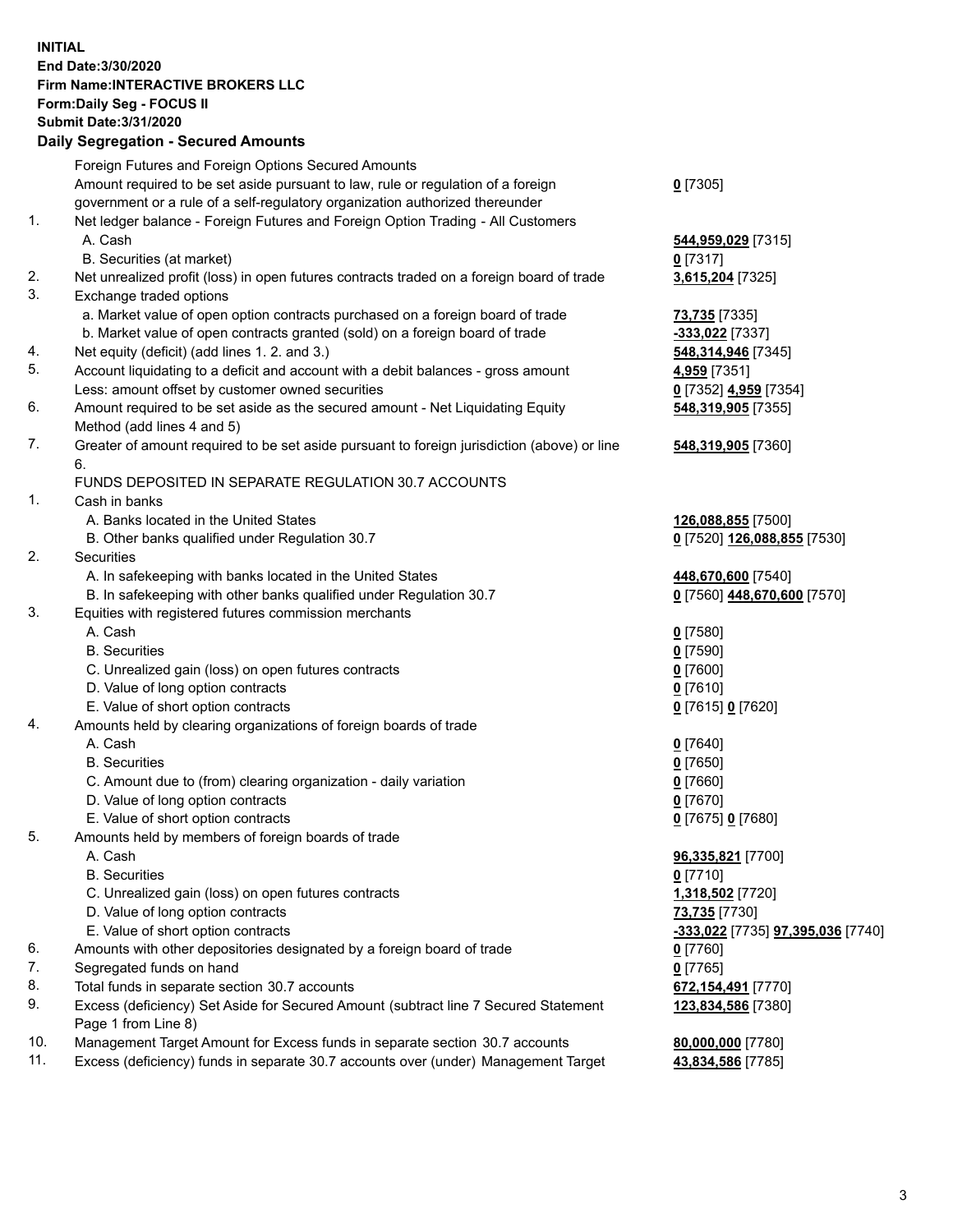**INITIAL End Date:3/30/2020 Firm Name:INTERACTIVE BROKERS LLC Form:Daily Seg - FOCUS II Submit Date:3/31/2020 Daily Segregation - Segregation Statement** SEGREGATION REQUIREMENTS(Section 4d(2) of the CEAct) 1. Net ledger balance A. Cash **6,185,195,796** [7010] B. Securities (at market) **0** [7020] 2. Net unrealized profit (loss) in open futures contracts traded on a contract market **-145,987,553** [7030] 3. Exchange traded options A. Add market value of open option contracts purchased on a contract market **423,691,484** [7032] B. Deduct market value of open option contracts granted (sold) on a contract market **-420,453,003** [7033] 4. Net equity (deficit) (add lines 1, 2 and 3) **6,042,446,724** [7040] 5. Accounts liquidating to a deficit and accounts with debit balances - gross amount **5,180,947** [7045] Less: amount offset by customer securities **0** [7047] **5,180,947** [7050] 6. Amount required to be segregated (add lines 4 and 5) **6,047,627,671** [7060] FUNDS IN SEGREGATED ACCOUNTS 7. Deposited in segregated funds bank accounts A. Cash **2,976,014,969** [7070] B. Securities representing investments of customers' funds (at market) **1,719,205,235** [7080] C. Securities held for particular customers or option customers in lieu of cash (at market) **0** [7090] 8. Margins on deposit with derivatives clearing organizations of contract markets A. Cash **214,120,829** [7100] B. Securities representing investments of customers' funds (at market) **1,359,129,498** [7110] C. Securities held for particular customers or option customers in lieu of cash (at market) **0** [7120] 9. Net settlement from (to) derivatives clearing organizations of contract markets **-19,483,769** [7130] 10. Exchange traded options A. Value of open long option contracts **421,097,033** [7132] B. Value of open short option contracts **-417,887,897** [7133] 11. Net equities with other FCMs A. Net liquidating equity **0** [7140] B. Securities representing investments of customers' funds (at market) **0** [7160] C. Securities held for particular customers or option customers in lieu of cash (at market) **0** [7170] 12. Segregated funds on hand **0** [7150] 13. Total amount in segregation (add lines 7 through 12) **6,252,195,898** [7180] 14. Excess (deficiency) funds in segregation (subtract line 6 from line 13) **204,568,227** [7190] 15. Management Target Amount for Excess funds in segregation **155,000,000** [7194] 16. Excess (deficiency) funds in segregation over (under) Management Target Amount Excess **49,568,227** [7198]